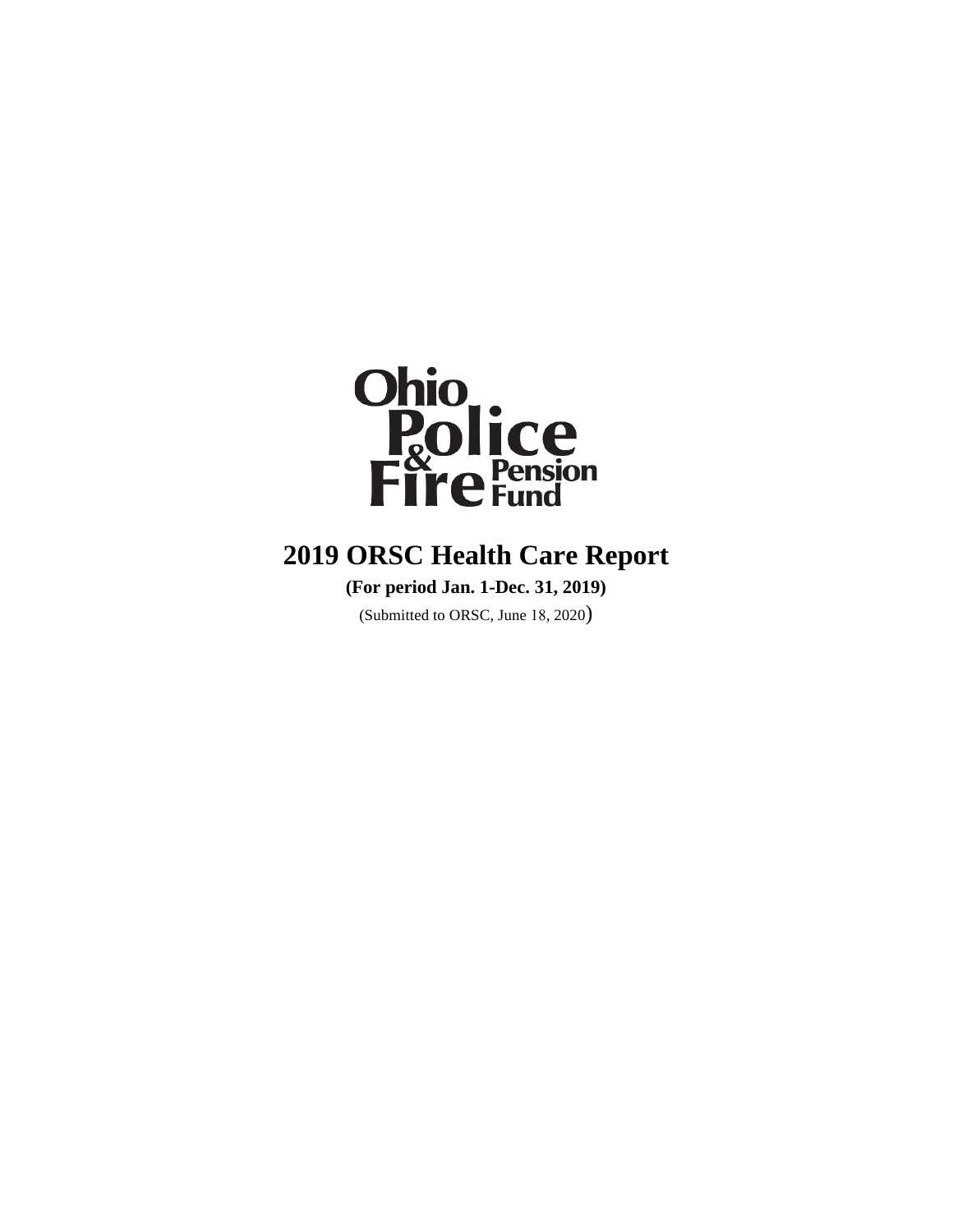## **TABLE OF CONTENTS**

| Plan Net Assets Available for Post-Employment Health Care Benefits13          |  |
|-------------------------------------------------------------------------------|--|
| Statement of Changes in Plan Net Assets Available for Health Care Benefits 14 |  |
| Schedule of Changes in Net Assets Available for Health Care Benefits15        |  |
|                                                                               |  |
|                                                                               |  |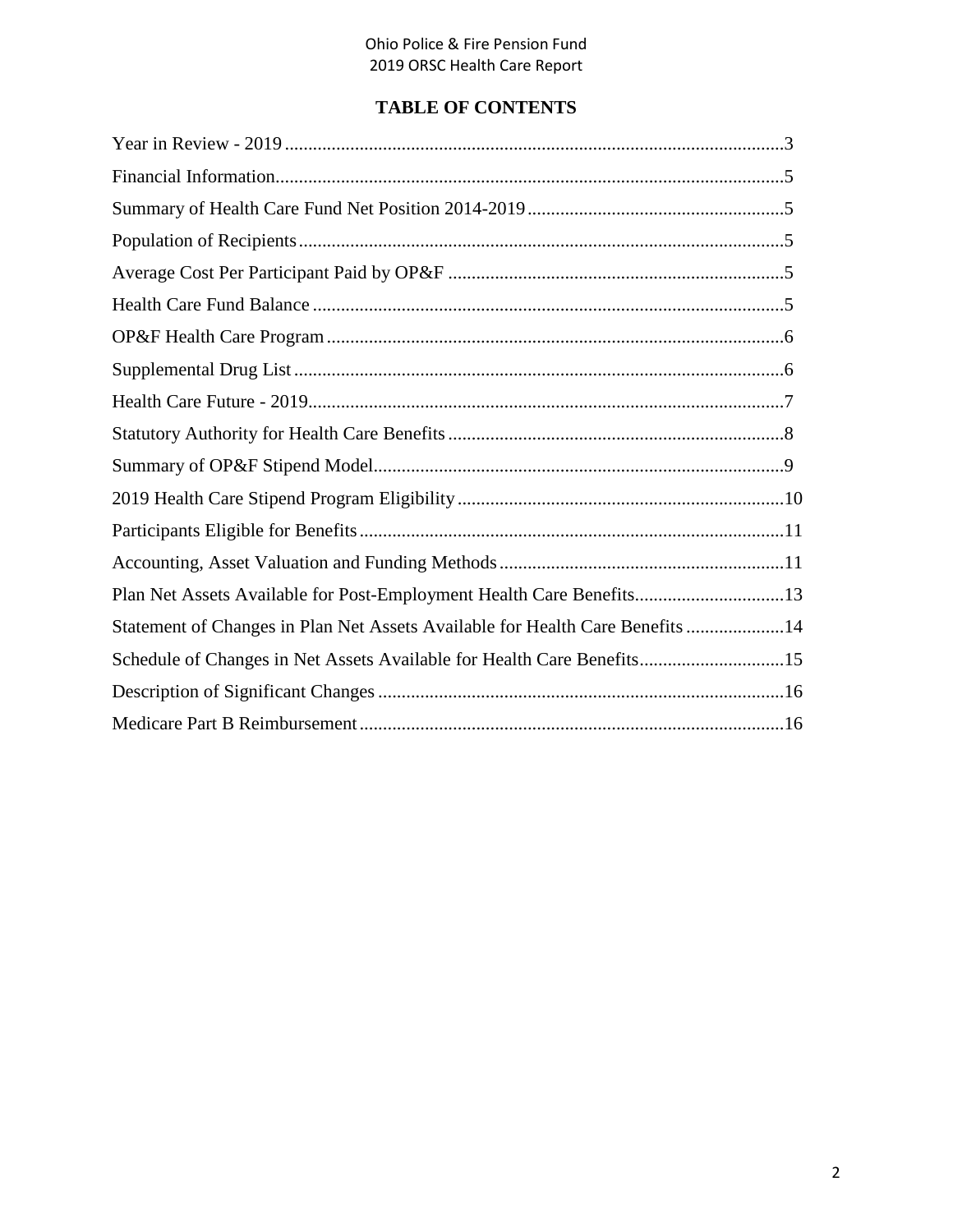## **Year in Review-2019**

Effective Jan. 1, 2019, the Ohio Police & Fire Pension Fund (OP&F) ended its self-insured retiree health care plan design through UnitedHealthcare (UHC) and transitioned to a new stipend based model by partnering with the Aon Retiree Health Exchange. Under the new model, eligible benefit recipients receive a monthly stipend through a Health Reimbursement Arrangement (HRA) to use towards the purchase of major medical health care plans and other eligible expenses.

Most Medicare eligible retirees had the option to keep their current individual AARP Medicare Supplement through UHC or they could enroll in a new individual health care plan through Aon Retiree Health Exchange. The Exchange offers greater choice and affordability for participants to make personalized buying decisions based on their current medical and prescription needs. There are numerous options available in this mature Marketplace, which offers relatively low out of pocket expenses. All participants had to select a new prescription drug plan through Aon because the OP&F self-insured prescription drug plan ended Dec. 31, 2018.

Pre-Medicare eligible retirees were able to choose an individual or family plan through the individual Marketplace. These major medical plans offer greater flexibility because there are different levels of coverage that allow for lower premiums and higher out-of-pocket costs or higher premiums with lower out-of-pocket costs. Although most of the health care plans in the Marketplace are HMO plans and not PPO plans as we had hoped, the plans all include the ten essential benefits and prescription drug coverage as well.

The transition and enrollment process of nearly 28,000 retirees came with its share of obstacles, however, OP&F and Aon worked together to address and resolve all issues that arose. OP&F used these experiences and listened to retiree feedback to implement meaningful plan improvements during the first part of 2019 for both Medicare and non-Medicare participants. In addition, Aon opened an office in Columbus to service OP&F retirees. The office is located in the same building as OP&F headquarters with 6-8 full time associates on site to assist OP&F retirees with their health care insurance questions and enrollments.

OP&F believes the stipend provides valuable spending power to select and pay for health care. Retirees over the age of 65 realized savings in excess of \$1,000 per year (this group is more than two-thirds of those who were transitioned). Though the process was difficult and rocky for some, data indicates the Medicare eligible member are better off under the HRA model. And, because the health care contributions previously taken from the retiree's pension benefit each month was returned to the retiree's monthly benefit, their buying power was significantly increased for use towards additional health care costs.

The decision to change from a self-funded model to a stipend model was difficult, but necessary to extend the life of the health care stabilization fund (HCSF); and it appears to have had the intended result. A recent actuarial study found that without the change, the health care fund solvency would have been exhausted in less than seven years. Since the change was implemented, the fund will be solvent for nearly 14 years, which gives us time to continue offering retirees this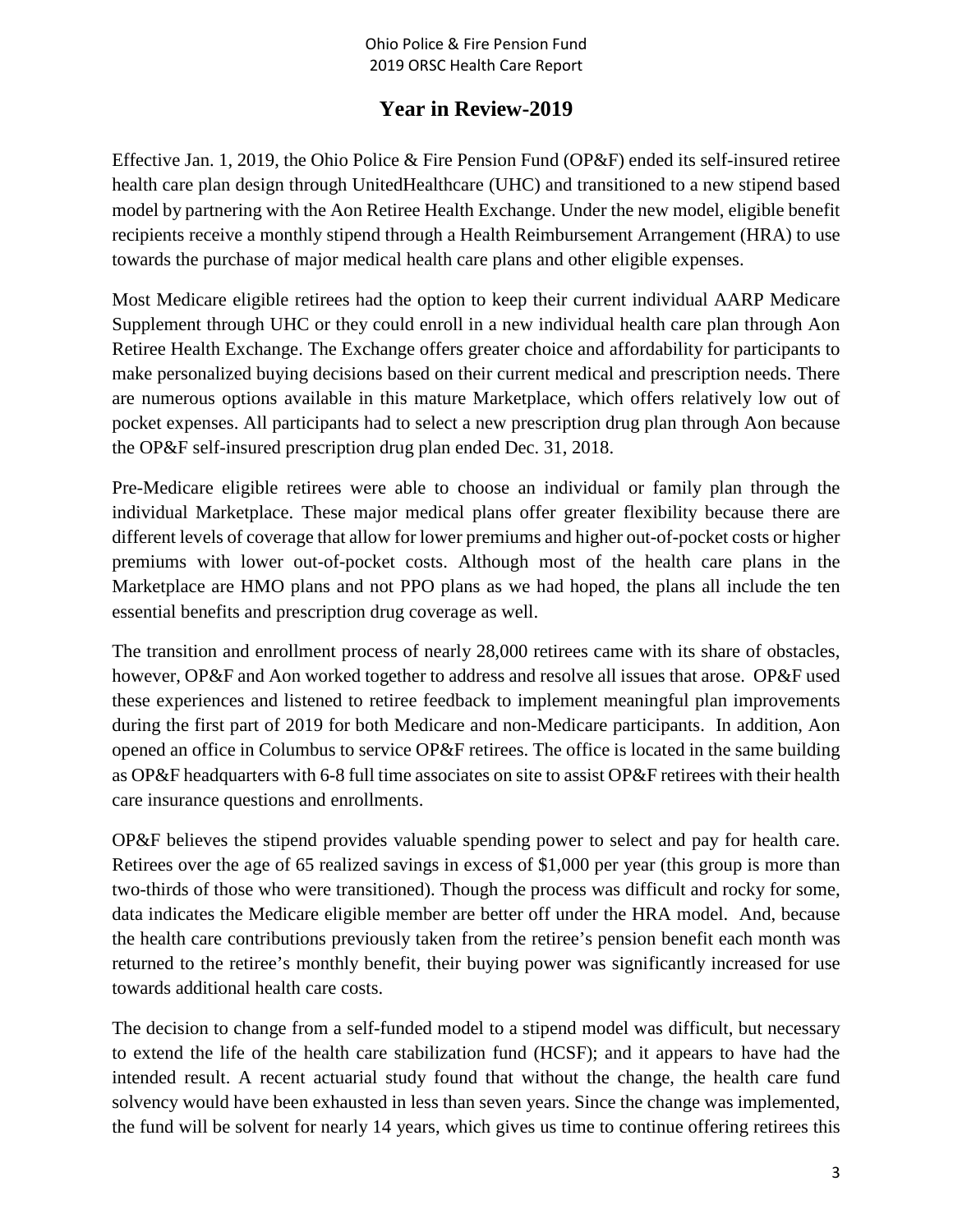elective benefit while extending the period of time available to work with members and key stakeholders to address the longer-term solvency of the health care fund for the next generation of retirees.

The HCSF balance was \$878,688,997 as of Dec. 31, 2019, an increase of approximately 10.7 percent or \$84,903,001 from 2018, primarily due to investment income allocations combined with a decrease in retiree claims from the self-funded plan. Employer contributions, expressed as a percentage of payroll (0.5 percent from Jan. 1, 2019 to Dec. 31, 2019) provided additional funding along with rebates and recoveries and a minimal amount of premium contributions carried over from the self-funded plan. Non-investment earnings generated \$129,948,485 in revenue to fund health care.

Changes to the Public Safety Officer's death fund were enacted effective Jan. 1, 2019, which permanently expanded benefits paid to death fund benefit recipients and allowed them to participate in the same pre-Medicare health care programs offered to State employees through the Ohio Department of Administrative Services (DAS). OP&F worked with DAS on the communication materials and enrollment process. As of June 2019, 121 death fund benefit recipients had enrolled in health care with the State. Death fund benefit recipients may enroll in either the State's health care plan or the OP&F stipend program, but they may not be enrolled in both.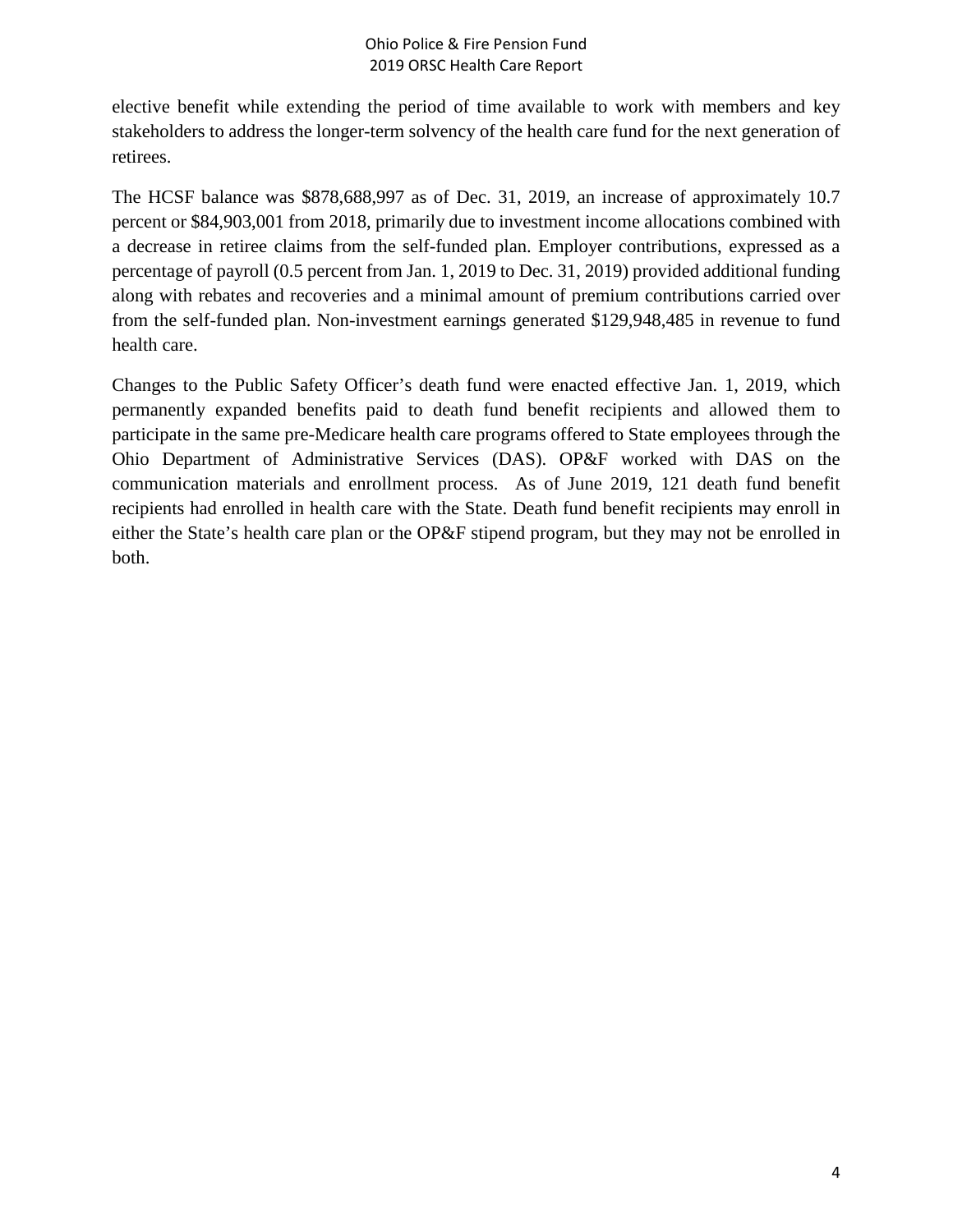## **Financial Information**

| <b>Income</b> | <b>Expenditures</b> | <b>Net Position</b> | <b>Solvency</b><br><b>Period</b> | <b>Employer</b><br><b>Allocation</b> |
|---------------|---------------------|---------------------|----------------------------------|--------------------------------------|
| 20,170,574    | (76,826,595)        | 878,688,997         | 2032                             | 0.5%                                 |

*Solvency period based on each system's individual valuation and underlying assumptions.*



## **Summary of Health Care Fund Net Position 2014-2019**

## **Population of Recipients**

| Age and        | <b>Disability</b> | All Others (Survivors,      | Total             | <b>Percent</b>  |
|----------------|-------------------|-----------------------------|-------------------|-----------------|
| <b>Service</b> |                   | <b>Beneficiaries, etc.)</b> | <b>Recipients</b> | <b>Medicare</b> |
| 10,470         | 3,468             | 3,369                       | 17,307            | 79%             |

## **Average Cost Per Participant Paid by OP&F**

| <b>Non-Medicare</b> | <b>Medicare</b>   |
|---------------------|-------------------|
| <b>Recipients</b>   | <b>Recipients</b> |
| \$9,398             | \$2,255           |

## **Health Care Fund Balance**

| Year | <b>Net Position</b> | <b>Expenses and Deductions</b> | <b>Income and Additions</b> |
|------|---------------------|--------------------------------|-----------------------------|
| 2014 | \$1,031,941,201     | (199, 594, 201)                | 87,975,521                  |
| 2015 | 929, 362, 382       | (213, 235, 336)                | 94,454,076                  |
| 2016 | 901,653,715         | (223, 535, 753)                | \$101,017,756               |
| 2017 | 932,087,789         | (193,595,036)                  | 98,556,249                  |
| 2018 | 793,785,996         | (217, 862, 957)                | 96,603,030                  |
| 2019 | 878,688,997         | (76,826,595)                   | 20,170,574                  |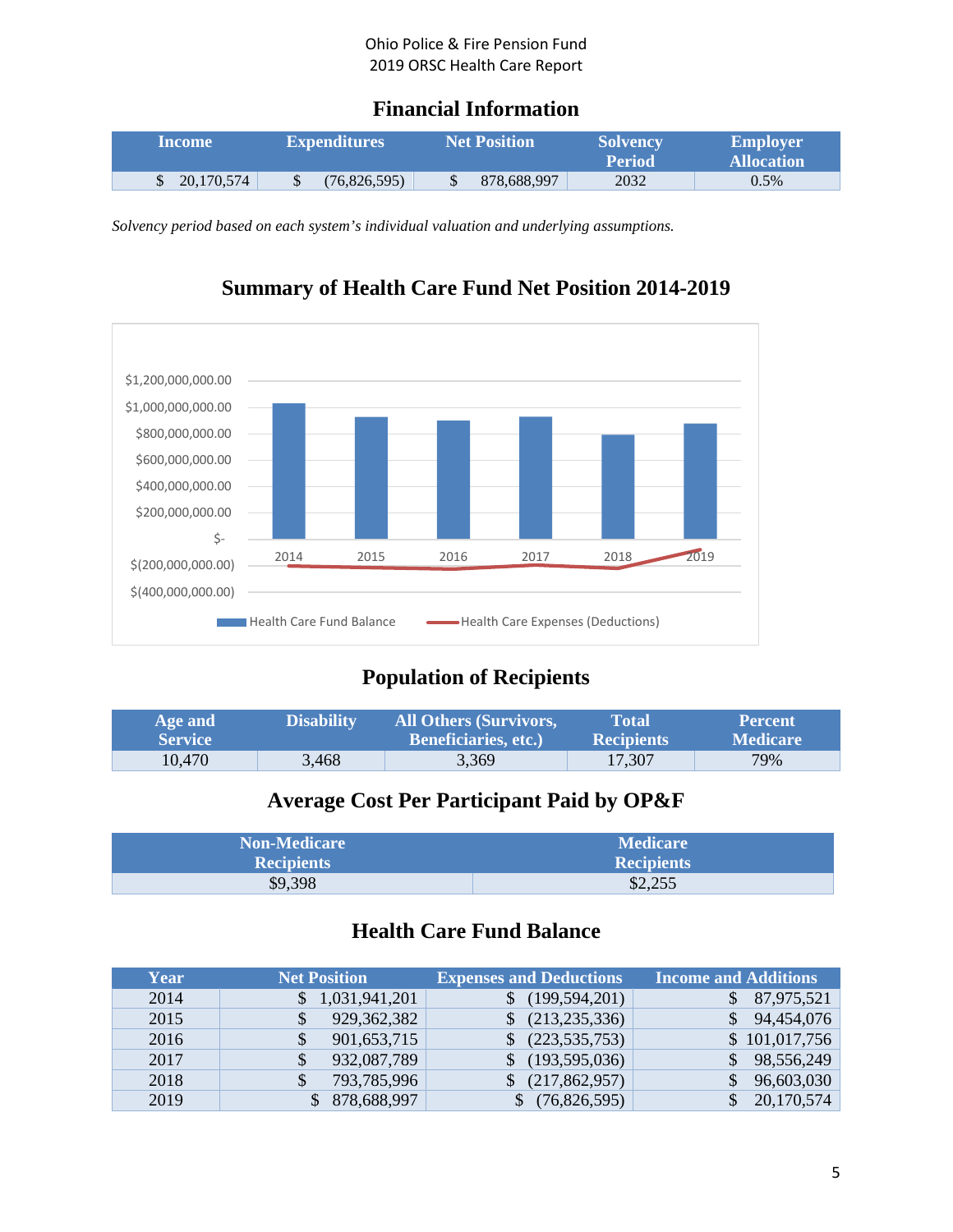#### **OP&F Health Care Program**

In 2019, OP&F had an average of 18,217 Medicare enrolled covered lives, which included members and their dependents over the age of 65, and those eligible for early Medicare. Medicare participants were able to retain their existing individual AARP plan or select a new plan from more than 100 national and regional insurance carriers, which included many Medicare Advantage, Medicare Supplement and prescription drug plans.

OP&F had an average of 5,499 Pre-Medicare enrolled covered lives, which included members and their dependents under the age of 65. Pre-Medicare retirees were able to select the best individual or family plan through the individual Marketplace that best fit their family's needs, including the network of providers and level of coverage. Most of the health care plans in the Marketplace were HMO plans and included the ten essential benefits and prescription drug coverage.

The stipend provided to an eligible retiree is based on their Medicare status and the status of the eligible dependents enrolled. Because many retirees have a split family status between Medicare and pre-Medicare, the average cost listed is based on the stipend status of the eligible retiree as of Jan. 1, 2019. Stipend levels are in place for three years from Jan. 1, 2019 through Dec. 31, 2021.

#### **Ohio** plice 2019 OP&F Retiree Health Care Plan Monthly Stipend levels (updated 8/8/2018)

|                                 | <b>Medicare Status</b><br>Retiree                    | <b>Spouse</b>                                                             | <b>Monthly</b><br><b>Medical/Rx</b><br><b>Stipend</b> | <b>Monthly</b><br><b>Medicare Part B</b><br>Reimbursement | <b>Total OP&amp;F</b><br><b>Monthly Support</b><br>for Health Care |
|---------------------------------|------------------------------------------------------|---------------------------------------------------------------------------|-------------------------------------------------------|-----------------------------------------------------------|--------------------------------------------------------------------|
| <b>Retiree only:</b>            | Medicare<br>Non-Medicare                             |                                                                           | \$143<br>\$685                                        | \$107<br>\$0                                              | \$250<br>\$685                                                     |
| <b>Retiree + Spouse:</b>        | Medicare<br>Medicare<br>Non-Medicare<br>Non-Medicare | Medicare<br>Non-Medicare<br>Medicare<br>Non-Medicare                      | \$239<br>\$525<br>\$788<br>\$1,074                    | \$107<br>\$107<br>\$0<br>\$0                              | \$346<br>\$632<br>\$788<br>\$1,074                                 |
| Retiree + Dependent(s):         | Medicare<br>Non-Medicare                             |                                                                           | \$203<br>\$865                                        | \$107<br>\$0                                              | \$310<br>\$865                                                     |
| Retiree + Spouse + Dependent(s) | Medicare<br>Non-Medicare                             | <b>Either Medicare or Non-Medicare</b><br>Either Medicare or Non-Medicare | \$525<br>\$1,074                                      | \$107<br>\$0                                              | \$632<br>\$1,074                                                   |
| <b>Surviving Spouse:</b>        | Medicare<br>Non-Medicare                             |                                                                           | \$143<br>\$685                                        | \$107<br>\$0                                              | \$250<br>\$685                                                     |

\*The OP&F Medicare Part B reimbursement is an ongoing benefit that has been in place for many years, but should be included in the support provided for health care coverage. The Med B reimbursement is added to a member's monthly pension benefit.

## **Supplemental Drug List (by request)**

No requests for 2019.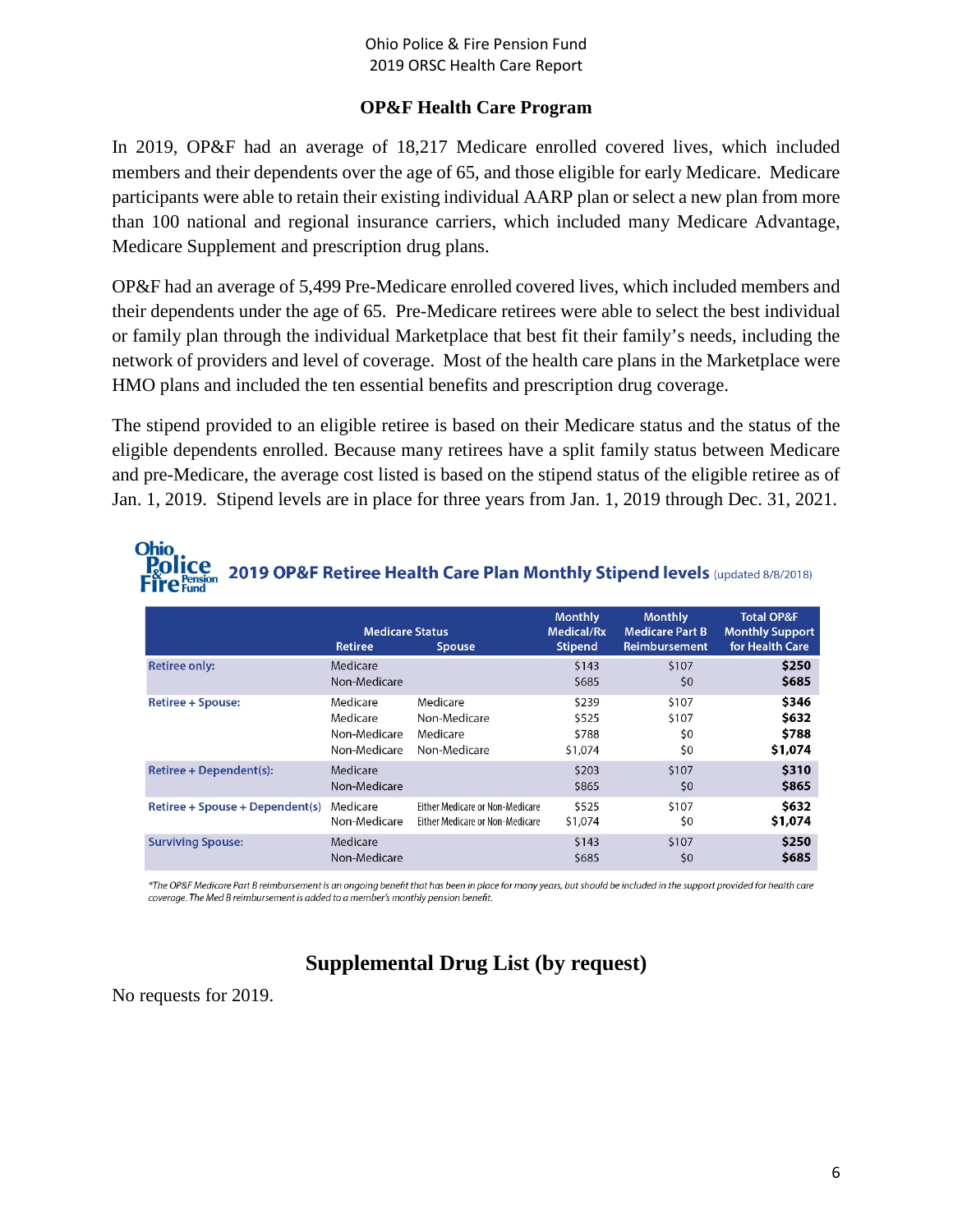## **Health Care Future - 2019**

The OP&F Board of Trustees implemented several meaningful plan improvements in 2019 for the retiree health care plan in 2020. The changes are based on the experience of transitioning retirees from the previous self-insured group plan that ended on Dec. 31, 2018 and feedback from members.

Beginning in 2020, the pre-Medicare program will move from a closed HRA to an open HRA format allowing retirees the freedom to enroll in a qualified individual or family plan through Aon/eHealth, Healthcare.gov or any independent broker. All plans selected must still meet the ACA guidelines and offer major medical plans with the ten essential benefits in order to meet stipend eligibility requirements.

Another item put in motion for 2020 is allowing pre-Medicare retirees who were eligible to enroll in a plan with Aon for 2019, but elected not to enroll, to again become eligible for the stipend in 2020 if they choose, by enrolling in a major medical health care plan.

Progress was made to improve the 2020 pre-Medicare health care offerings by making health care plans from CareSource and AultCare available through Aon. This move addresses concerns regarding coverage at the James Cancer Hospital and Nationwide Children's Hospital, both in Columbus, and both in the CareSource network.

Tricare, the health care program for current and former uniformed military members, will be added to the list of eligible expenses for premiums and other allowable healthcare expenses for reimbursement from the HRA beginning in 2020.

Aon continues to provide an on-site office in Columbus staffed with associates dedicated to assisting OP&F members with their insurance needs. Aon also maintains a website and toll free phone number for OP&F members, and conducts annual enrollment seminars to assist retirees with questions or possible plan changes for the following year.

OP&F will continue to search for ways to make the retiree health care plan the best it can be, yet preserve it for as long as possible by monitoring impacts to the Health Care Stabilization Fund and striving to maintain a 15-year solvency period for the next generation of retirees.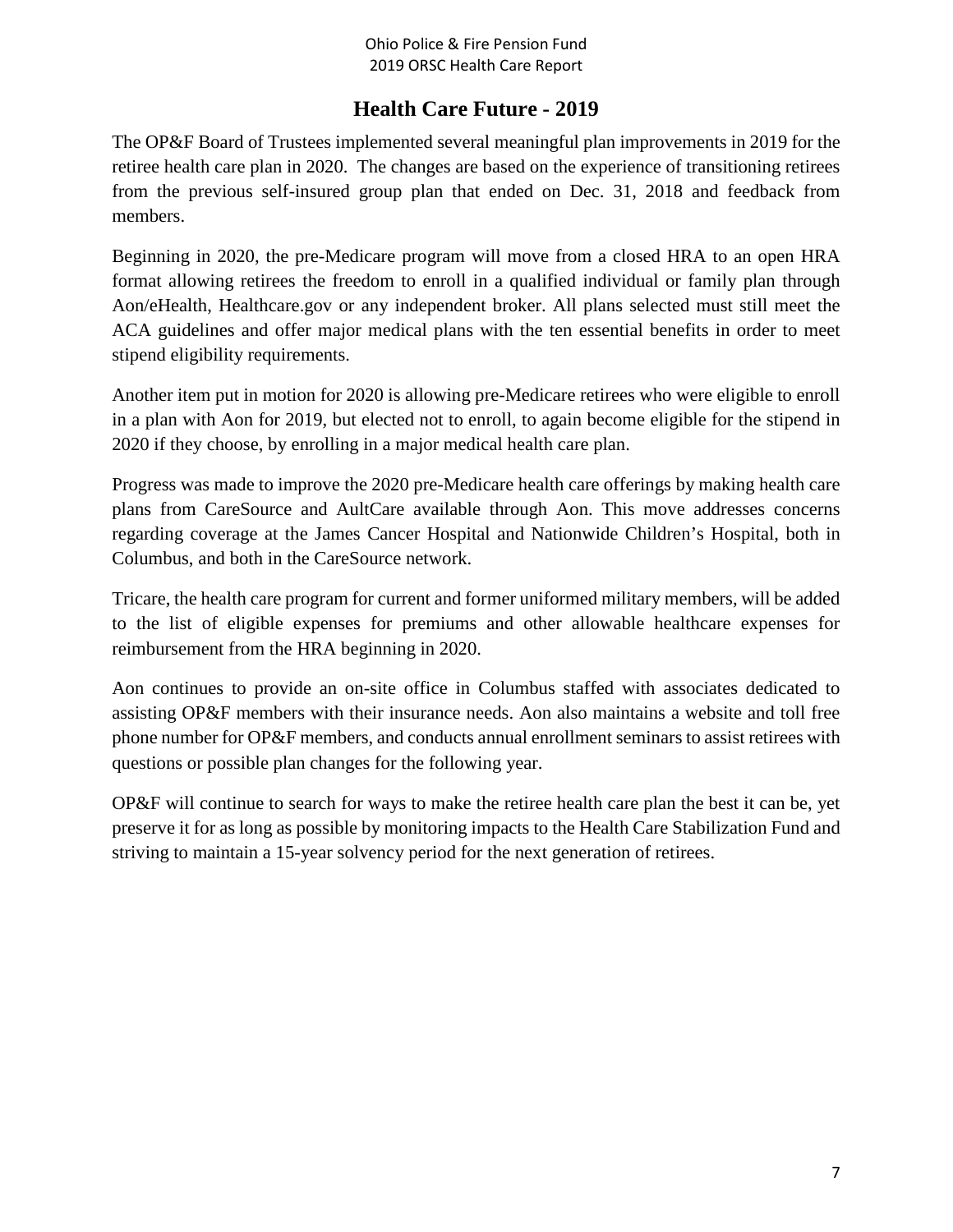## **Supplementary Statutory Requirements**

## **1. Statutory Authority for Health Care Benefits**

#### *§ 742.45. Deduction from benefit payment for group health insurance*

(A) The Board of Trustees of the Ohio police and fire pension fund may enter into an agreement with insurance companies, health insuring corporations, or government agencies authorized to do business in the state for issuance of a policy or contract of health, medical, hospital, or surgical benefits, or any combination thereof, for those individuals receiving service or disability pensions or survivor benefits subscribing to the plan. Notwithstanding any other provision of this chapter, the policy or contract may also include coverage for any eligible individual's spouse and dependent children and for any of the eligible individual's sponsored dependents as the Board considers appropriate.

If all or any portion of the policy or contract premium is to be paid by any individual receiving a service, disability, or survivor pension or benefit, the individual shall, by written authorization, instruct the Board to deduct from the individual's benefit the premium agreed to be paid by the individual to the company, corporation, or agency.

The Board may contract for coverage on the basis of part or all of the cost of the coverage to be paid from appropriate funds of the Ohio police and fire pension fund. The cost paid from the funds of the Ohio police and fire pension fund shall be included in the employer's contribution rates provided by sections 742.33 and 742.34 of the Revised Code.

The Board may provide for self-insurance of risk or level of risk as set forth in the contract with the companies, corporations, or agencies, and may provide through the self-insurance method specific benefits as authorized by the rules of the Board.

(B) Except as otherwise provided in this division, the Board shall, beginning the month following receipt of satisfactory evidence of the payment for coverage, pay monthly to each recipient of service, disability, or survivor benefits under the Ohio police and fire pension fund who is eligible for coverage under part B of the Medicare program established under Title XVIII of "The Social Security Amendments of 1965," 79 Stat. 301, 42 U.S.C.A. 1395j, as amended, an amount specified by the Board or determined pursuant to a formula established by the Board that is not less than ninety-six dollars and forty cents, for such coverage, except that the Board shall not pay an amount that exceeds the amount paid by the recipient for the coverage.

The Board shall pay not more than one monthly premium under this division to an eligible benefit recipient even if the recipient is receiving more than one monthly benefit from the fund. The Board shall not pay a monthly premium under this division to an eligible benefit recipient who is receiving reimbursement for the premium from any other source.

(C) The Board shall establish by rule requirements for the coordination of any coverage, payment, or benefit provided under this section with any similar coverage, payment, or benefit made available to the same individual by the public employees retirement system, state teachers retirement system, school employees retirement system, or state highway patrol retirement system.

(D) The Board shall make all other necessary rules pursuant to the purpose and intent of this section.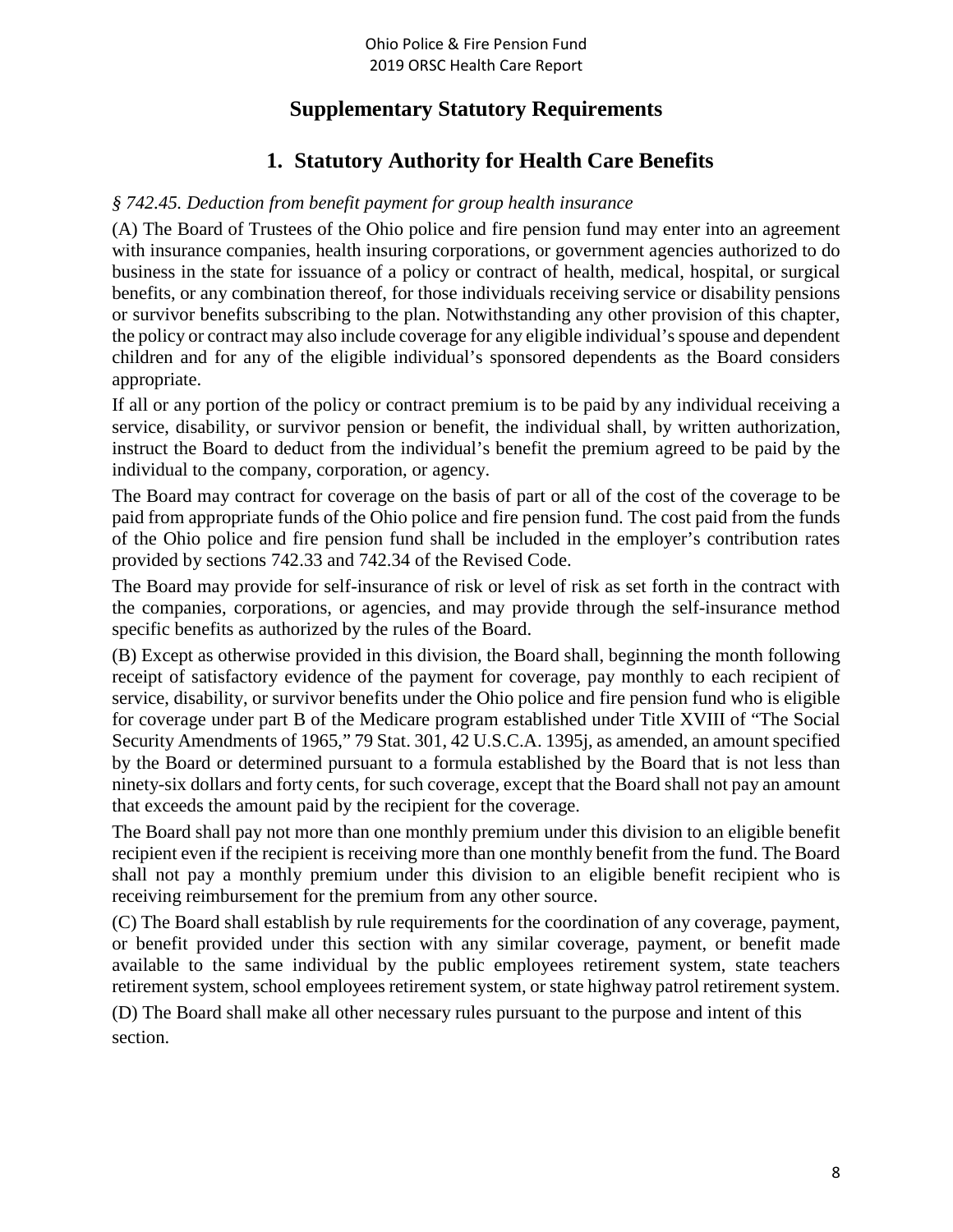## **2. Summary of OP&F Stipend Model**



# **Ohio**<br> **Police**<br>
Fire Fund<br>
Fire Fund<br>
Intertion 2019 OP&F Retiree Health Care Plan Monthly Stipend levels (updated 8/8/2018)

|                                 | <b>Medicare Status</b><br><b>Retiree</b>             | <b>Spouse</b>                                                             | <b>Monthly</b><br><b>Medical/Rx</b><br><b>Stipend</b> | <b>Monthly</b><br><b>Medicare Part B</b><br>Reimbursement | <b>Total OP&amp;F</b><br><b>Monthly Support</b><br>for Health Care |
|---------------------------------|------------------------------------------------------|---------------------------------------------------------------------------|-------------------------------------------------------|-----------------------------------------------------------|--------------------------------------------------------------------|
| <b>Retiree only:</b>            | Medicare<br>Non-Medicare                             |                                                                           | \$143<br>\$685                                        | \$107<br>\$0                                              | \$250<br>\$685                                                     |
| Retiree + Spouse:               | Medicare<br>Medicare<br>Non-Medicare<br>Non-Medicare | Medicare<br>Non-Medicare<br>Medicare<br>Non-Medicare                      | \$239<br>\$525<br>\$788<br>\$1,074                    | \$107<br>\$107<br>\$0<br>\$0                              | \$346<br>\$632<br>\$788<br>\$1,074                                 |
| Retiree + Dependent(s):         | Medicare<br>Non-Medicare                             |                                                                           | \$203<br>\$865                                        | \$107<br>\$0                                              | \$310<br>\$865                                                     |
| Retiree + Spouse + Dependent(s) | Medicare<br>Non-Medicare                             | <b>Either Medicare or Non-Medicare</b><br>Either Medicare or Non-Medicare | \$525<br>\$1,074                                      | \$107<br>\$0                                              | \$632<br>\$1,074                                                   |
| <b>Surviving Spouse:</b>        | Medicare<br>Non-Medicare                             |                                                                           | \$143<br>\$685                                        | \$107<br>\$0                                              | \$250<br>\$685                                                     |

\*The OP&F Medicare Part B reimbursement is an ongoing benefit that has been in place for many years, but should be included in the support provided for health care<br>coverage. The Med B reimbursement is added to a member's m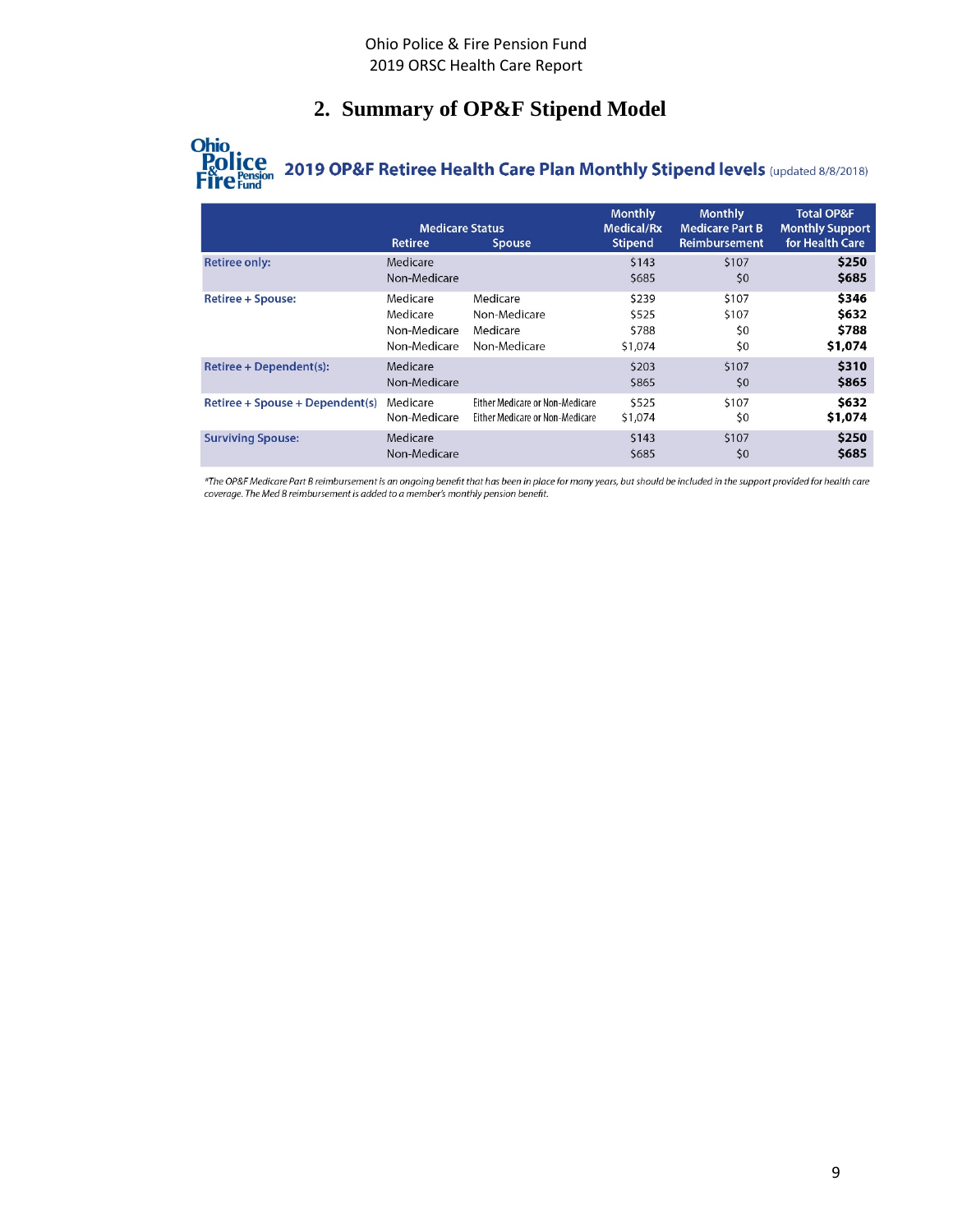## **3. 2019 Health Care Stipend Program Eligibility**

Retirees and survivors who receive a statutory survivor benefit may qualify to participate in the OP&F health care stipend program if they are eligible according to the terms of the health care guidelines.

## *Benefit recipient eligibility guidelines*

Generally, a benefit recipient is defined as an OP&F retiree who is receiving a service retirement or disability benefit, a surviving spouse, or dependent parent who is receiving statutory survivor benefits from OP&F.

## *Retiree*

An OP&F member who is receiving a service retirement or disability benefit from OP&F is eligible to participate in the health care stipend program unless they have access to another group health care plan. The retiree must become enrolled in a new plan within 60 days of losing access to the employer's plan. Otherwise, a Qualifying Life Event, or QLE, must occur to establish eligibility.

## *Surviving spouse*

Upon the effective date of the statutory survivor benefits, a surviving spouse who receives a statutory survivor benefit from OP&F is eligible to participate in the OP&F health care stipend program except when the following apply:

- The surviving spouse is participating in or waived health care coverage through another Ohio retirement system;
- The surviving spouse has access to another group health care plan;
- OP&F does not receive the Survivor Health Care Eligibility and Enrollment form within 60 days.
- The survivor does not become enrolled in a plan within 60-days of the QLE.

Once the required information is received for an eligible surviving spouse, he or she will continue to participate in OP&F's health care stipend program and will receive the balance of the retiree's HRA in the year of the retiree's death. The following year, a surviving spouse will have an individual HRA. If the surviving spouse remarries, the new spouse and any child born to the surviving spouse after the OP&F member's death are not eligible for coverage. The surviving spouse will not receive an increased stipend for a dependent even if the OP&F member was the child's parent.

#### *Dependent Eligibility Guidelines Spouse*

A retired member may be eligible to receive additional stipend support for a spouse who is not eligible to enroll in an employer sponsored health plan and is not eligible for health care coverage through another Ohio retirement system.

## *Child*

A retired member may be eligible to receive additional stipend support for a child if the child meets the following criteria: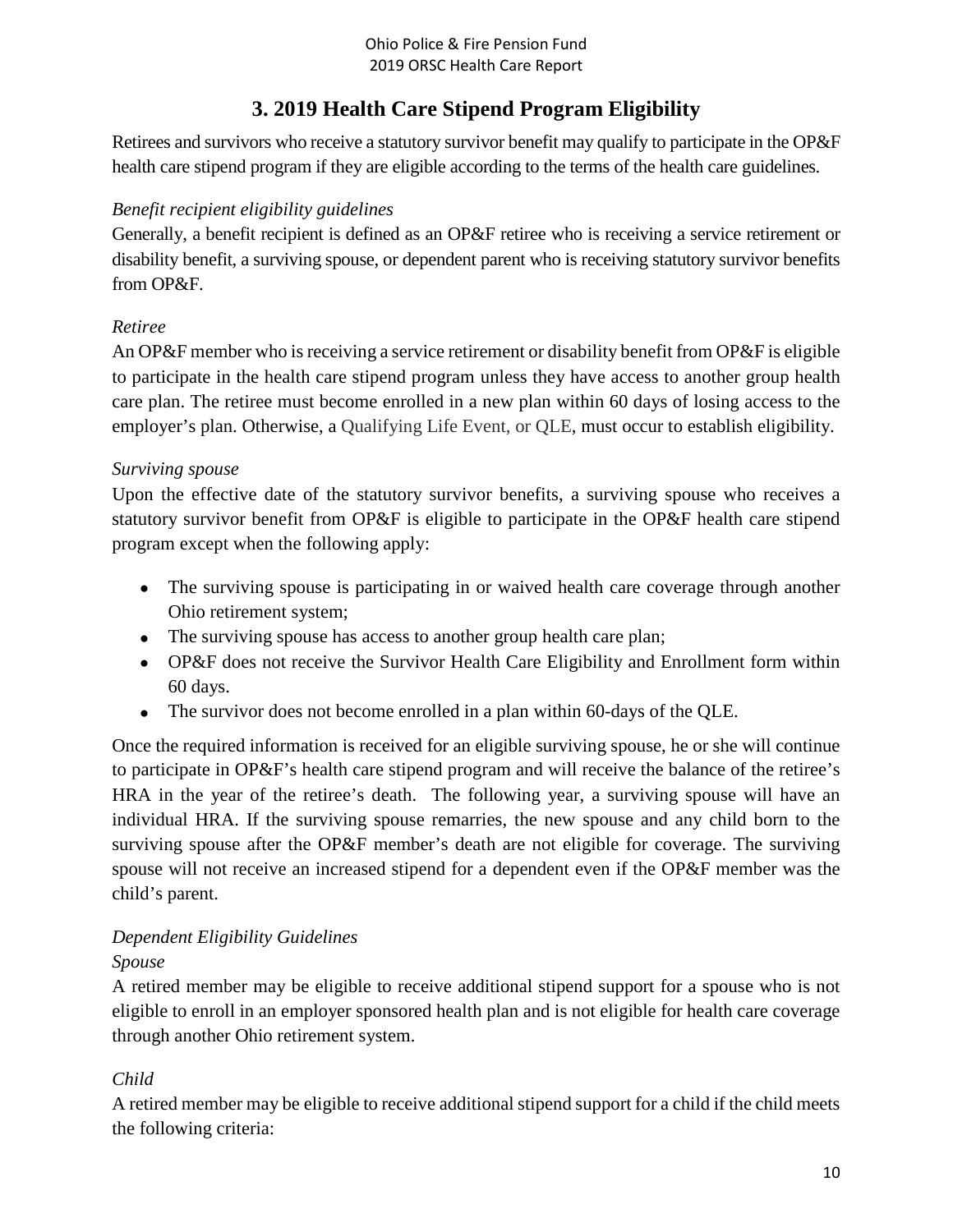- A child must be the benefit recipient's natural child or have been legally adopted by the retiree;
- A child who is between the ages of 18 to 26 years of age;
- A child is not eligible to enroll in an employer-sponsored health plan.

#### *Surviving child/orphan*

A child who is receiving a statutory survivor benefit from OP&F is not eligible for the OP&F stipend health care program.

#### *Dependent parent*

A dependent parent as described in the Ohio Revised Code Section 742, may be eligible for the OP&F health care stipend program.

#### **4. Participants Eligible for Benefits**

As of Dec. 31, 2019, OP&F had 27,959 benefit recipients (including retirees and survivors) whom were eligible for the health care stipend program. Of those, approximately 62 percent participated.

#### **5. Accounting, Asset Valuation and Funding Methods**

#### *1. Summary of Significant Accounting Policies*

The following are the significant accounting policies followed by OP&F.

#### *Basis of Accounting:*

OP&F's financial statements have been prepared using the accrual basis of accounting. Revenues are recognized when earned and expenses are recorded when a liability is incurred.

#### *Investments:*

Investment purchases and sales are recorded on a trade date basis. Dividend income is recognized on the dividend date, while interest and rental income is recognized when earned. Investments are reported at fair value. Securities traded on a national or international exchange, are valued at the last reported sales price at current exchange rates. Mortgages are valued on the basis of future principal payments discounted at prevailing interest rates for similar instruments. The fair value of real estate and timber are based on independent appraisals and internal valuations. Investments that do not have an established market are reported at estimated fair value. Private equity limited partnership interest is based on values established by each partnership's valuation committees.

Net appreciation is determined by calculating the change in the fair value of investments between the end of the year and the beginning of the year, less the cost of investments purchased, plus sales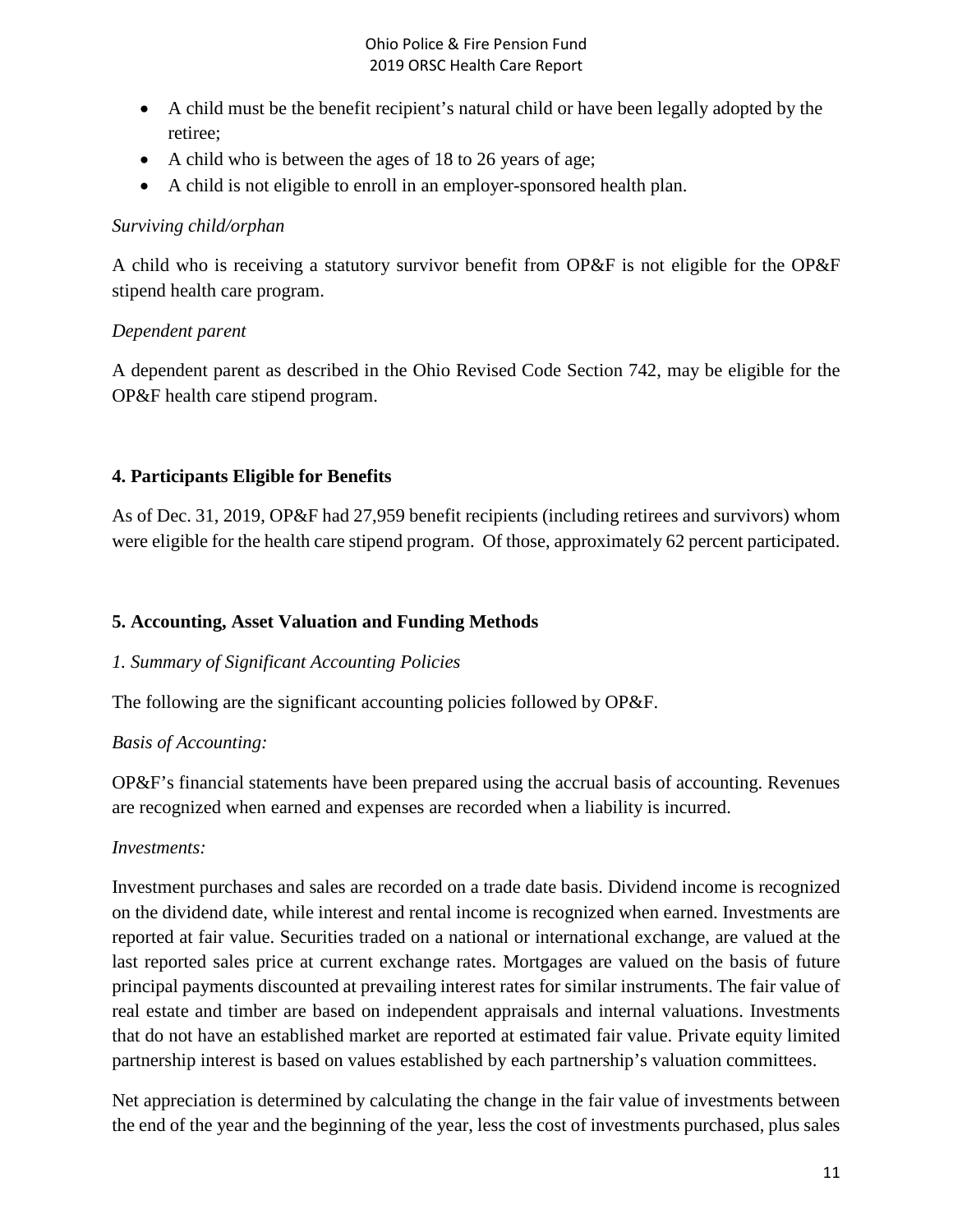of investments at fair value. Investment expense consists of administrative expenses directly related to OP&F's investment operations and a proportional amount of all other administrative expenses allocated based on the ratio of OP&F's investment staff to total OP&F staff. OP&F has no individual investment that exceeds five percent of net assets available for benefits.

#### *Federal Income Tax Status:*

OP&F was determined to be a trust under section  $401(a)$  of the Internal Revenue Code that is exempt from federal income taxes under section 501(a) of the Internal Revenue Code. OP&F's DROP plan was also determined to be part of the 401(a) trust.

## *Property and Equipment:*

Property and equipment are recorded at cost. Depreciation is computed using the straight-line method over the estimated useful lives of the related assets. The range of estimated useful lives is as follows:

Buildings and improvements 40 years Furniture and equipment 3 to 10 years Computer software and hardware 2 to 10 years

#### *Contributions and Benefits:*

Employer and Member contributions are recognized when due or in the period the related member salaries are earned. Benefits and refunds are recognized when due and payable in accordance with the terms of the plan.

#### *2. Asset Valuation Method*

The difference between actual market value and expected market value is recognized over five years (20 percent per year). The actuarial value is the market value adjusted by the total unrecognized gains or losses incurred during the five year period.

#### *3. Funding Method*

Health care benefits are funded on a pay-as-you-go basis. This fund is credited with a portion of employer contributions equal to 0.5 percent of active member payroll from Jan. 1, 2019 to Dec. 31, 2019; all benefit recipient health care contributions, as well as an equal share of investment income to the balance of the HCSF. The HCSF is charged with all health care expenses and administrative costs. As of Dec. 31, 2019, the balance in the HCSF was \$878,688,997.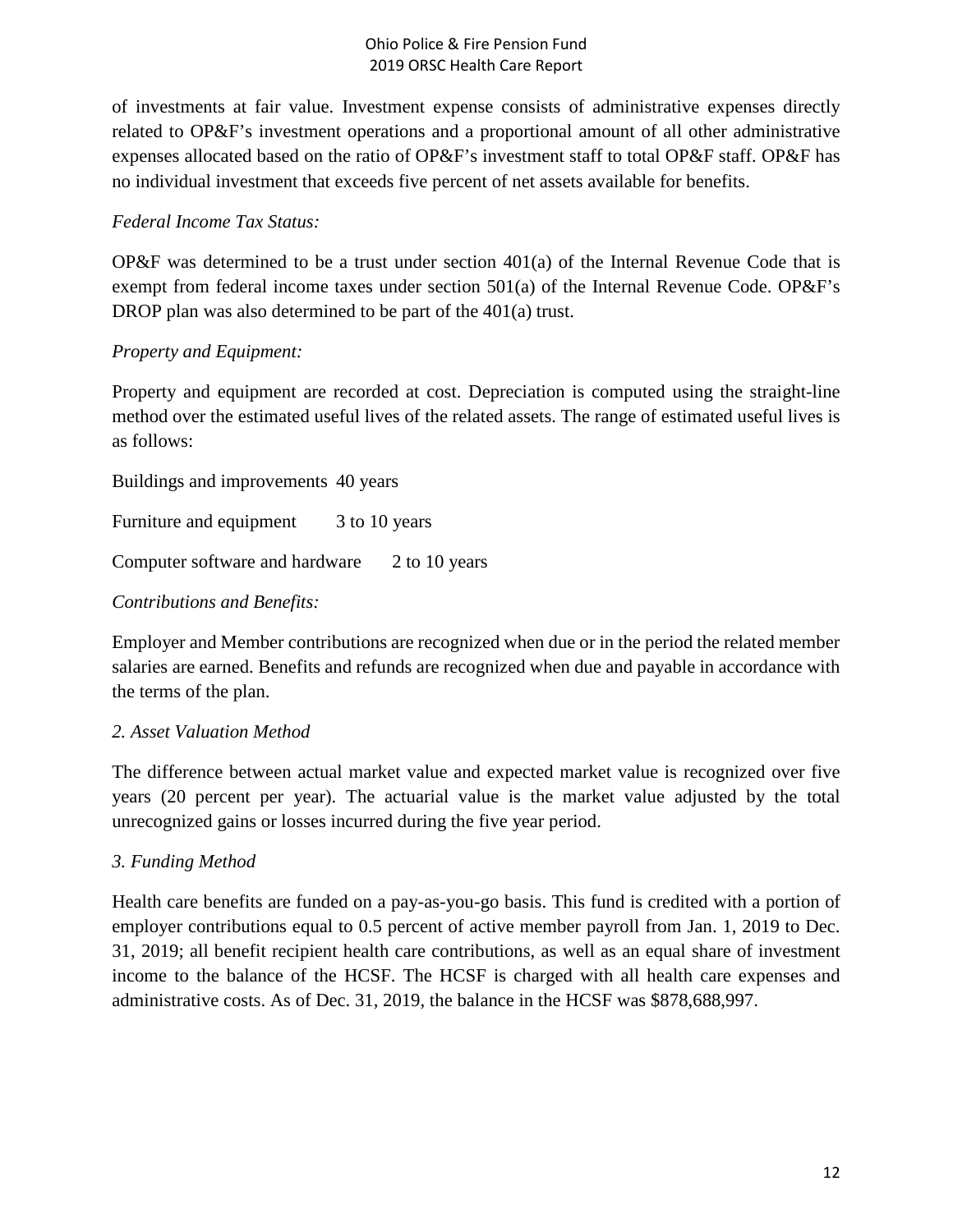## **6. Plan Net Assets Available for Post-Employment Health Care Benefits**

as of Dec. 31, 2019 (unaudited)

| <b>Assets:</b>                                                                          | Cash and Short-term Investments                                                                                                                                                                                                                                                                                                                                             | \$59,850,544                                                                                                                                                                                          |
|-----------------------------------------------------------------------------------------|-----------------------------------------------------------------------------------------------------------------------------------------------------------------------------------------------------------------------------------------------------------------------------------------------------------------------------------------------------------------------------|-------------------------------------------------------------------------------------------------------------------------------------------------------------------------------------------------------|
| <b>Receivables:</b>                                                                     | <b>Employers' Contributions</b><br><b>Accrued Investment Income</b><br><b>Investment Sales Proceeds</b><br><b>TOTAL RECEIVABLES</b>                                                                                                                                                                                                                                         | \$1,046,503<br>2,239,778<br>2,194,482<br>\$5,480,763                                                                                                                                                  |
| Investments,<br>at fair value:                                                          | <b>Bonds</b> – Domestic<br><b>Bonds</b> – International<br>Mortgage/Asset Backed Securities<br>Stocks - Domestic<br>Stocks - International<br><b>Real Estate</b><br><b>Commercial Mortgage Funds</b><br>Private Debt<br>Private Equity<br>Timber<br><b>Master Limited Partnerships</b><br>Derivatives - Domestic<br>Derivatives - International<br><b>TOTAL INVESTMENTS</b> | \$172,167,620<br>1,338,095<br>29,602,727<br>192,536,633<br>163,297,058<br>96,502,139<br>1,927,106<br>31,613,479<br>75,510,835<br>26,049,757<br>31,280,467<br>(110, 583)<br>(52, 326)<br>\$821,663,007 |
| Liabilities:                                                                            | <b>Collateral on Loaned Securities</b><br><b>TOTAL ASSETS</b><br>Health Care Payable<br><b>Investment Commitments Payable</b><br><b>Obligations Under Securities Lending</b><br><b>TOTAL LIABILITIES</b>                                                                                                                                                                    | \$19,139,422<br>\$906,133,736<br>$$ -$<br>8,305,317<br>19,139,422<br>\$27,444,739                                                                                                                     |
| NET ASSETS HELD IN TRUST FOR POST-<br><b>EMPLOYMENT</b><br><b>HEALTH CARE BENEFITS:</b> |                                                                                                                                                                                                                                                                                                                                                                             | \$878,688,997                                                                                                                                                                                         |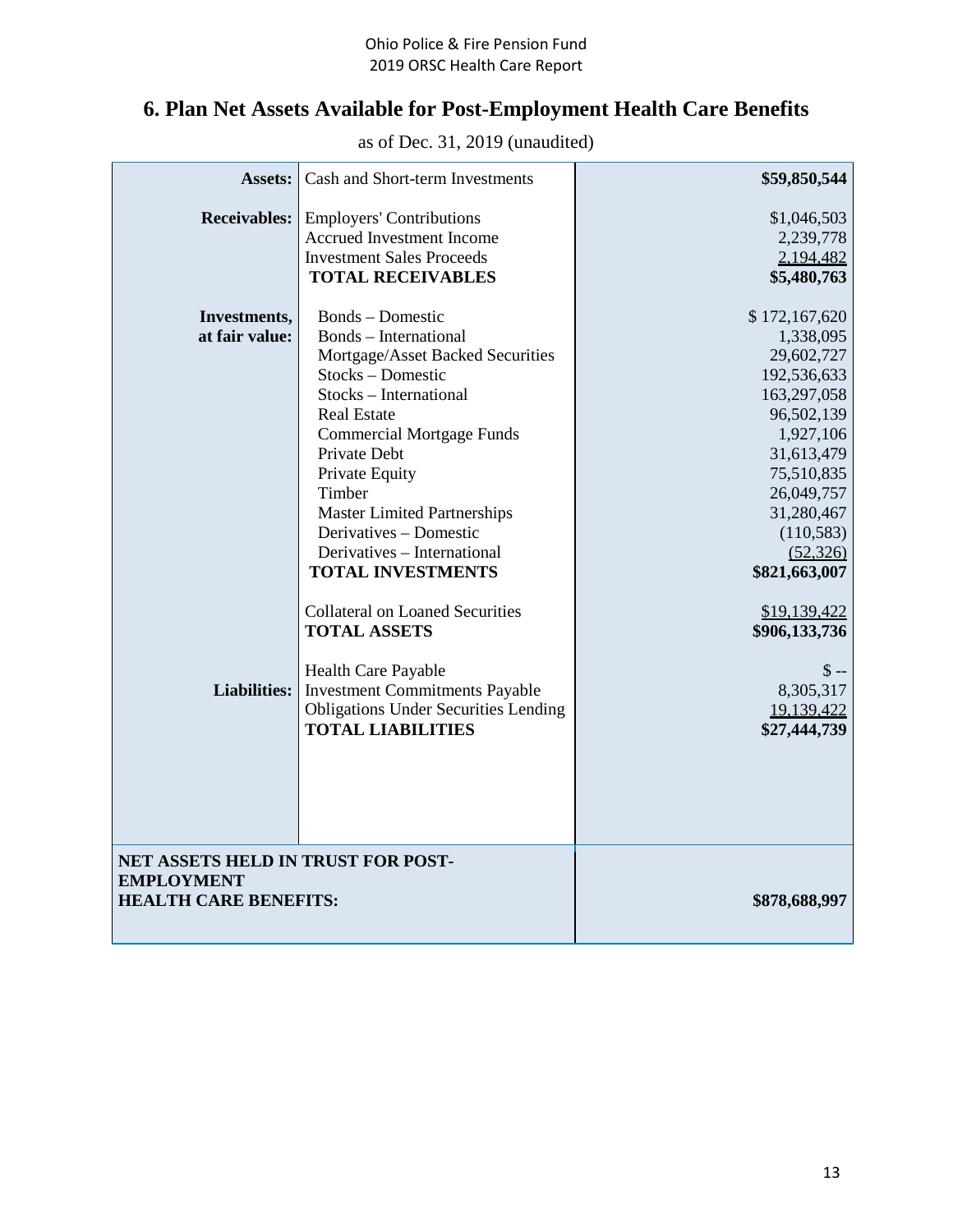## **7. Statement of Changes in Plan Net Assets Available for Post-Employment Health Care Benefits**

| <b>Additions:</b>                                                                         | <b>From Contributions:</b>                                                                                         |                                |
|-------------------------------------------------------------------------------------------|--------------------------------------------------------------------------------------------------------------------|--------------------------------|
|                                                                                           | Employers                                                                                                          | \$11,973,144                   |
|                                                                                           | <b>Member Health Care Premiums</b>                                                                                 | 523,461                        |
|                                                                                           | <b>TOTAL CONTRIBUTIONS</b>                                                                                         | \$12,496,605                   |
|                                                                                           | From Investment Income:<br>Net Appreciation (Depreciation) of Fair Value of<br>Investments<br><b>Bond Interest</b> | \$108,036,683<br>6,667,485     |
|                                                                                           | Dividends                                                                                                          | 5,957,881                      |
|                                                                                           | Alternative Investment Income                                                                                      | 7,537,974                      |
|                                                                                           | <b>Master Limited Partnerships Income</b>                                                                          | 3,148,656                      |
|                                                                                           | Other Investment Income (Loss)                                                                                     | 1,410,850                      |
|                                                                                           | <b>Less Investment Expenses</b>                                                                                    | (2.957, 176)                   |
|                                                                                           | NET INVESTMENT INCOME/(LOSS)                                                                                       | \$129,802,353                  |
|                                                                                           | From Securities Lending Activities:<br>Securities Lending Income                                                   | \$919,130                      |
|                                                                                           | Securities Lending Expense:                                                                                        | (772,998)                      |
|                                                                                           | NET INCOME FROM SECURITIES LENDING                                                                                 | \$146,132                      |
|                                                                                           | Other Income<br><b>TOTAL ADDITIONS</b>                                                                             | \$19,647,113<br>\$162,092,203  |
| <b>Deductions:</b>                                                                        | <b>Health Care</b>                                                                                                 | \$76,826,595                   |
|                                                                                           | Administrative Expenses                                                                                            | 362,607                        |
|                                                                                           | <b>TOTAL DEDUCTIONS</b>                                                                                            | \$77,189,202                   |
|                                                                                           | <b>NET INCREASE (DECREASE)</b>                                                                                     | \$84,903,001                   |
|                                                                                           |                                                                                                                    |                                |
|                                                                                           | NET ASSETS HELD IN TRUST FOR POST-EMPLOYMENT HEALTH                                                                |                                |
| <b>CARE BENEFITS:</b><br><b>BALANCE, BEGINNING OF YEAR</b><br><b>BALANCE, END OF YEAR</b> |                                                                                                                    | \$793,785,996<br>\$878,688,997 |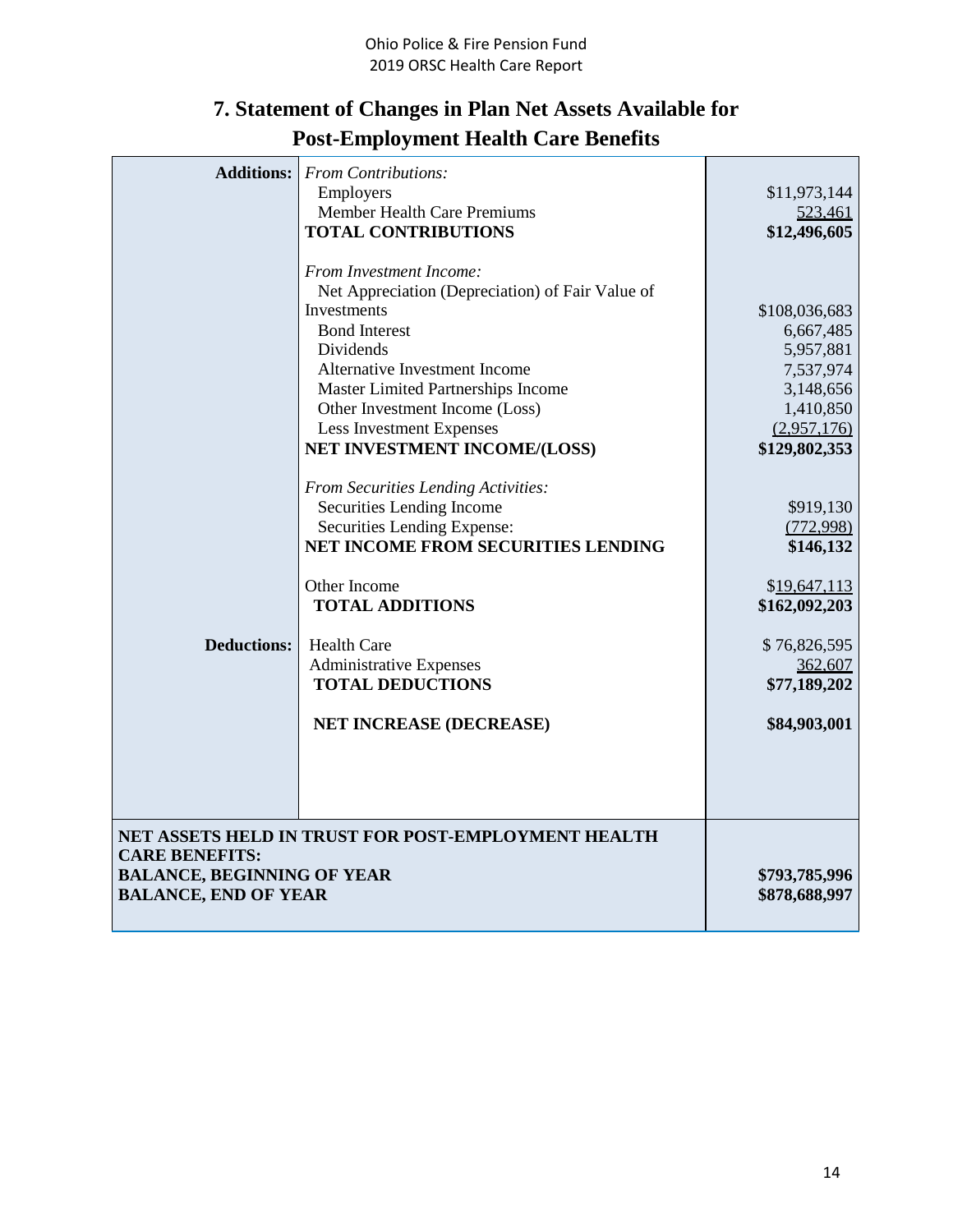## **8. Schedule of Changes in Net Assets Available for Post-Employment Health Care Benefits, 2014-2019**

|                                            | December 2019                | December 2018                | December 2017        | December 2016         | December 2015         |
|--------------------------------------------|------------------------------|------------------------------|----------------------|-----------------------|-----------------------|
| <b>BEGINNING BALANCE</b>                   | $\mathbf{\$}$<br>793,785,996 | $\mathbf{\$}$<br>932,087,789 | \$<br>901,653,715    | \$<br>929,362,382     | \$<br>1,031,941,201   |
| <b>COSTS</b>                               |                              |                              |                      |                       |                       |
| <b>Utilization Costs</b>                   | 4,487,795                    | (185, 806, 369)              | (170, 161, 268)      | (200, 358, 471)       | (190, 844, 057)       |
| <b>Administrative Fees</b>                 | (768, 132)                   | (4,845,076)                  | (4,487,298)          | (4,624,957)           | (4,421,696)           |
| <b>Health Care Stipend</b>                 | (60, 793, 408)               | (7,480,000)                  |                      |                       |                       |
| Medicare Part B                            | (19,752,850)                 | (19, 731, 512)               | (18,946,470)         | (18, 552, 325)        | (17,969,583)          |
| <b>HEALTH CARE COSTS</b>                   | (76, 826, 595)               | (217, 862, 957)              | (193, 595, 036)      | (223, 535, 753)       | (213, 235, 336)       |
|                                            |                              |                              |                      |                       |                       |
| <b>MEMBER CONTRIBUTIONS</b>                | 523,461                      | 73,156,768                   | 74,450,891           | 73,161,967            | 71,187,555            |
| <b>RECOVERIES &amp; REBATES</b>            | 19,647,113                   | 23,446,262                   | 24, 105, 358         | 27,855,789            | 23,266,521            |
| <b>HEALTH CARE</b><br><b>CONTRIBUTIONS</b> | 20,170,574                   | 96,603,030                   | 98,556,249           | 101,017,756           | 94,454,076            |
| <b>NET HEALTH CARE</b>                     | \$<br>(56, 656, 021)         | (121, 259, 927)<br>\$        | (95, 038, 787)<br>\$ | (122, 517, 997)<br>\$ | \$<br>(118, 781, 260) |
| <b>ALLOCATION</b>                          |                              |                              |                      |                       |                       |
| <b>Employer Contribution Allocation</b>    | 11,973,144                   | 11,337,852                   | 10,871,479           | 10,708,739            | 10,211,724            |
| <b>Investment Return Allocation</b>        | 129,948,485                  | (27, 637, 766)               | 115,417,359          | 84,898,901            | 6,673,634             |
| Administrative Expense<br>Allocation       | (362, 607)                   | (741, 952)                   | (815,977)            | (798, 310)            | (682, 917)            |
| <b>NET ALLOCATION</b>                      | \$141,559,022                | \$<br>(17, 041, 866)         | \$<br>125,472,861    | \$<br>94,809,330      | \$<br>16,202,441      |
| <b>ENDING BALANCE</b>                      | 878,688,997<br>\$            | \$<br>793,785,996            | 932,087,789<br>\$    | \$<br>901,653,715     | \$<br>929, 362, 382   |